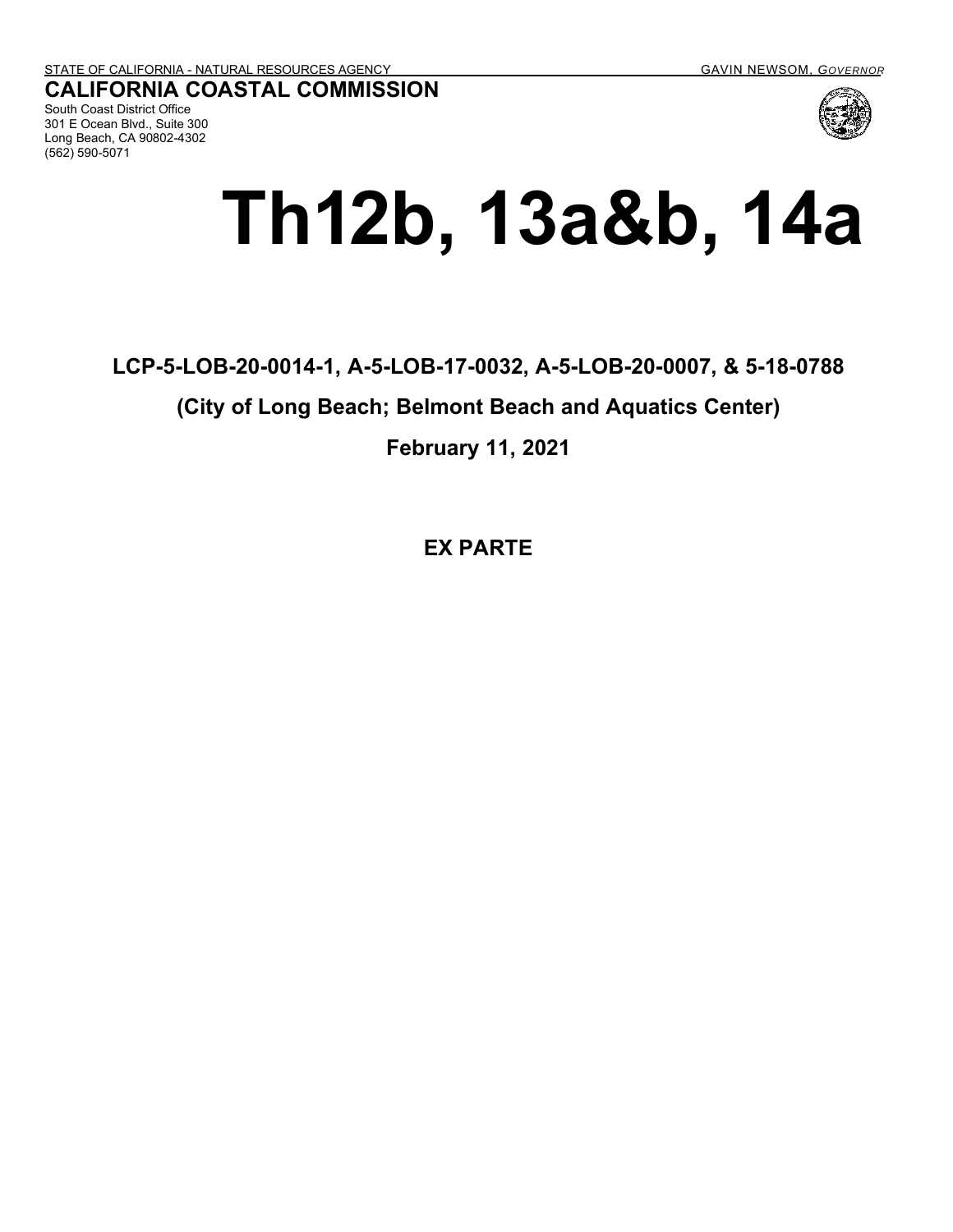#### **EX PARTE COMMUNICATION DISCLOSURE FORM**

Filed by Commissioner: Steve Padilla

- 1) Name or description of project: Appeal No. A-5-LOB-17-0032 & A-5-LOB-20-0007 and Application No. 5-18-0788
- 2) Date and time of receipt of communication: 2/4/21, 9:30am
- 3) Location of communication: Web Conference
- (If not in person, include the means of communication, e.g., telephone, e-mail, etc.)
- 4) Identity of person(s) initiating communication: Ann Cantrell
- 5) Identity of person(s) on whose behalf communication was made: Citizens About Responsible Planning (CARP) and Long Beach Area Peace Network
- 6) Identity of persons(s) receiving communication: Commissioner Steve Padilla
- 7) Identity of all person(s) present during the communication: Ann Cantrell, Joe Weinstein, Corliss Lee, Jeff Miller, Susan Miller, Melinda Cotton, Anna Christensen, Renee Lawler, Commissioner Padilla and his staff member, Tony Cruz.

Complete, comprehensive description of communication content (attach complete set of any text or graphic material presented):

Representatives from the CARP and Long Beach Area Peace Network expressed concerns about the location of the project due to seismic activity in the area. They also expressed concerns about the design features of the pool, negative impacts to the surrounding community, and its cost of maintenance. They indicated that if the project were to be approved, it would send a message to communities up and down the coast that it is fine to put a noncoastal-dependent facility in harm's way. In addition, the representatives expressed their concerns about the project's special conditions regarding equity. They indicated that the project would be more beneficial and cost-effective if it were located downtown or closer to underserved communities where accessibility would increase. Additionally, they indicated that the project does not include sufficient ADA accommodations.

Stell Padle

02-04-2021

Date **Signature of Commissioner** Signature of Commissioner

**TIMING FOR FILING OF DISCLOSURE FORM:** File this form with the Executive Director within seven (7) days of the ex parte communication, if the communication occurred seven or more days in advance of the Commission hearing on the item that was the subject of the communication. If the communication occurred within seven (7) days of the hearing, provide the information orally on the record of the proceeding and provide the Executive Director with a copy of any written material that was part of the communication. This form may be filed with the Executive Director in addition to the oral disclosure.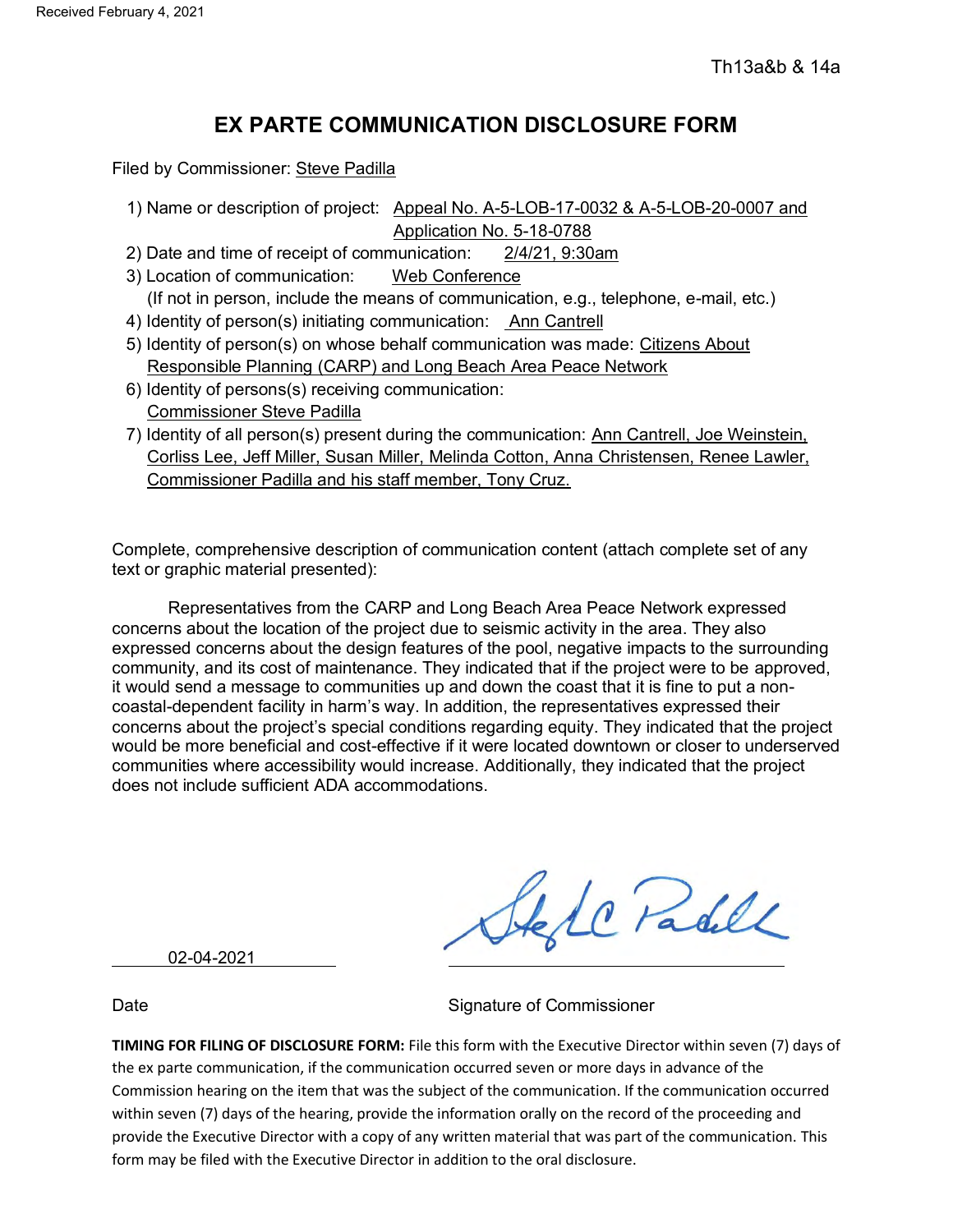

## **EX PARTE COMMUNICATION DISCLOSURE FORM**

Filed by Commissioner: Roberto Uranga

- 1) Name or description of project: City of Long Beach Belmont Beach and Aquatic Center 2) Date and time of receipt of communication: February 3 2021 at 2:00pm 3) Location of communication: Telephone (If not in person, include the means of communication, e.g., telephone, e-mail, etc.) 4) Identity of person(s) initiating communication: Ann Cantrell 5) Identity of person(s) on whose behalf communication was made: Appellant Groups 6) Identity of persons(s) receiving communication: Roberto Uranga
- 7) Identity of all person(s) present during the communication: Ann Cantrell, Corliss Lee, Melinda Cotton, Renee Lawler, Anna Christensen, Susan Miller, Franklin Sims, Celina Luna, Commissioner Uranga

Complete, comprehensive description of communication content (attach complete set of any text or graphic material presented):

I had a phone call several appellants of the Belmont Beach and Aquatic Center who highlighted their concerns with the project. They highlighted issues related to the design, outdoor vs indoor pool, noise lighting, etc. They also highlighted concerns about coastal access, the proposed location, traffic, climate, racial reconciliation and equity.

02/04/2021

Roet Urg-

Date **Signature of Commissioner** Signature of Commissioner

**TIMING FOR FILING OF DISCLOSURE FORM:** File this form with the Executive Director within seven (7) days of the ex parte communication, if the communication occurred seven or more days in advance of the Commission hearing on the item that was the subject of the communication. If the communication occurred within seven (7) days of the hearing, provide the information orally on the record of the proceeding and provide the Executive Director with a copy of any written material that was part of the communication. This form may be filed with the Executive Director in addition to the oral disclosure.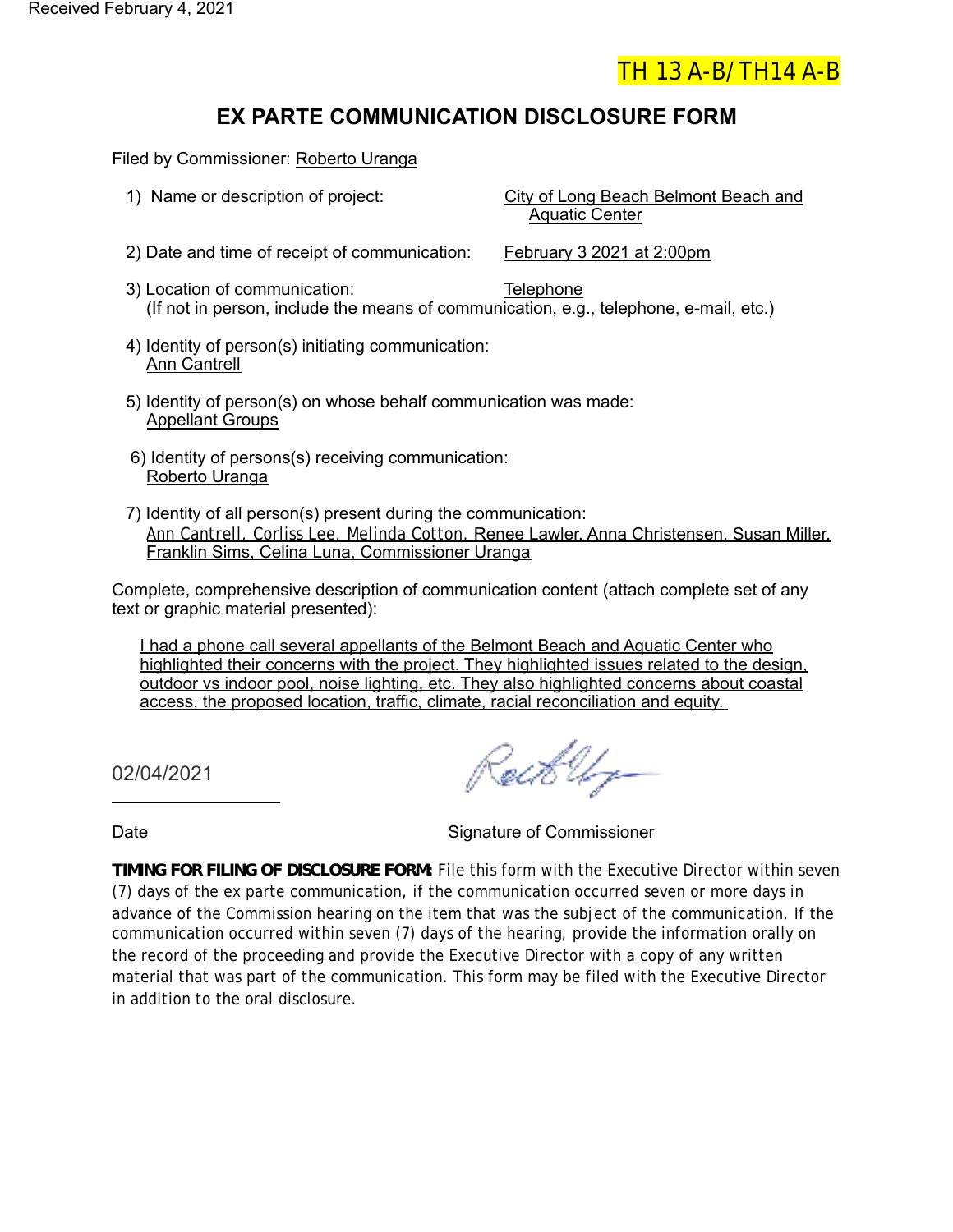

### **EX PARTE COMMUNICATION DISCLOSURE FORM**

Filed by Commissioner: Roberto Uranga

- 1) Name or description of project: City of Long Beach Belmont Beach and Aquatic Center 2) Date and time of receipt of communication: February 3 2021 at 1:00pm 3) Location of communication: Telephone (If not in person, include the means of communication, e.g., telephone, e-mail, etc.) 4) Identity of person(s) initiating communication: Anne Kearby 5) Identity of person(s) on whose behalf communication was made: Applicant
	- 6) Identity of persons(s) receiving communication: Roberto Uranga
- 7) Identity of all person(s) present during the communication: Tom Modica, Josh Hickman, Celina Luna, Commissioner Uranga

Complete, comprehensive description of communication content (attach complete set of any text or graphic material presented):

I had a phone call with the City of Long Beach and received a brief update on the project, including their efforts with regards to accessibility and equity. I also was given an update on the major revisions that were made from the original project.

02/04/2021

RotkUr-

Date **Signature of Commissioner** 

**TIMING FOR FILING OF DISCLOSURE FORM:** File this form with the Executive Director within seven (7) days of the ex parte communication, if the communication occurred seven or more days in advance of the Commission hearing on the item that was the subject of the communication. If the communication occurred within seven (7) days of the hearing, provide the information orally on the record of the proceeding and provide the Executive Director with a copy of any written material that was part of the communication. This form may be filed with the Executive Director in addition to the oral disclosure.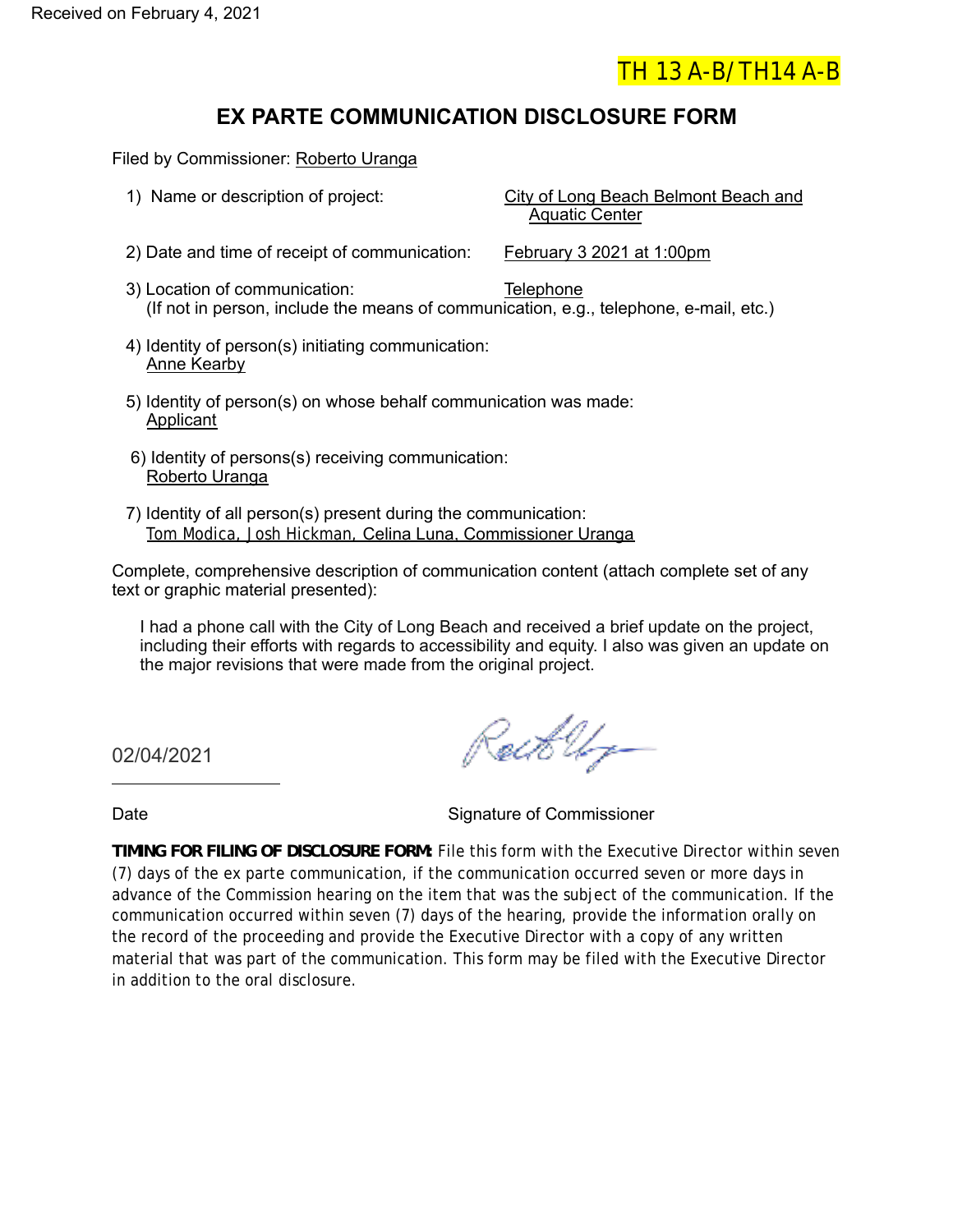EX PARTE COMMUNICATION DISCLOSURE FORMECEIVED

Filed by Commissioner: Roberto Uranga

DEC 02 2020

Th<sub>8a</sub>

- 1) Name or description of project: Application Number: 5-18-0788. City of Long Beach, Belmont Beach and Aquatic Center
- 2) Date and time of receipt of communication: December 1, 2020 at 10:00am
- 3) Location of communication: Telephone (If not in person, include the means of communication, e.g., telephone, e-mail, etc.)
- 4) Identity of person(s) initiating communication: Melinda Cotton
- 5) Identity of person(s) on whose behalf communication was made: They are the appellants
- 6) Identity of persons(s) receiving communication: Roberto Uranga
- 7) Identity of all person(s) present during the communication: Roberto Uranga, Celina Luna, Melinda Cotton, Jeff Miller

Complete, comprehensive description of communication content (attach complete set of any text or graphic material presented):

I had a phone briefing with the appellants for the Belmont Beach and Aquatic Center project. They shared their concerns with the current project. They said they have never been opposed to a pool at the location, but feel that the current neighborhood pool is sufficient for the needs of the area. They would like to see the "Belmont Pool" project built somewhere else in the City, perhaps closer to the downtown core. They have concerns related to the transit options in the area, and would rather see the funds used on other tidelands projects, such as renovating the Belmont Pier. They also feel that the City should buy out the Elephant Lot existing lease and use it as the new preferred location. They also said that this project would take away beach access and would displace folks from using the beach.

RackUr-

12/02/2020

Date

Signature of Commissioner

TIMING FOR FILING OF DISCLOSURE FORM: File this form with the Executive Director within seven (7) days of the ex parte communication, if the communication occurred seven or more days in advance of the Commission hearing on the item that was the subject of the communication. If the communication occurred within seven (7) days of the hearing, provide the information orally on the record of the proceeding and provide the Executive Director with a copy of any written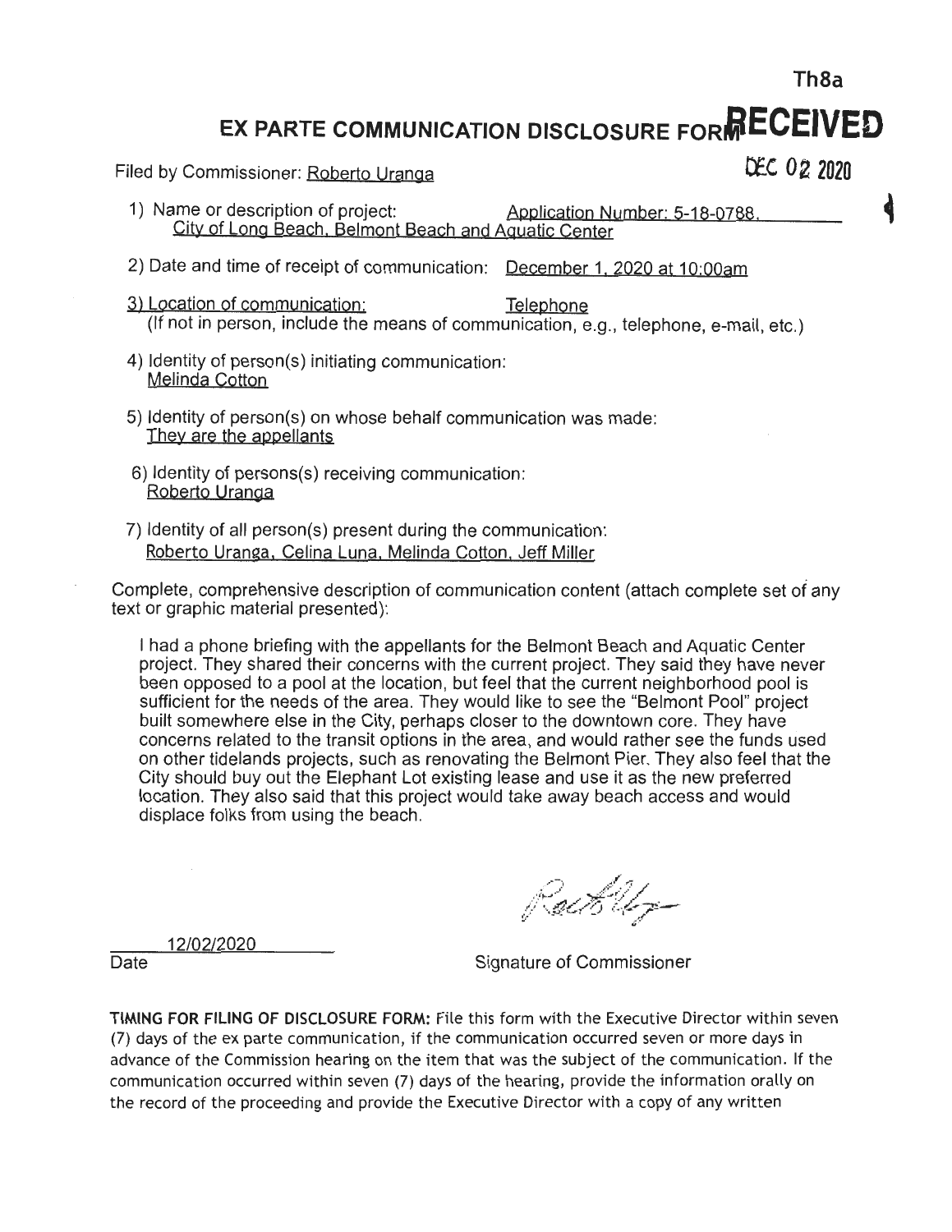#### EX PARTE COMMUNICATION DISCLOSURE FORM **RECEIVED**

Filed by Commissioner: Roberto Uranga

DEC 02 2020

- 1) Name or description of project: Application Number: 5-18-0788 City of Long Beach, Belmont Beach and Aquatic Center
- 2) Date and time of receipt of communication: December 2, 2020 at 1:00pm
- 3) Location of communication: Telephone (If not in person, include the means of communication, e.g., telephone, e-mail, etc.)
- 4) Identity of person(s) initiating communication: Tom Modica
- 5) Identity of person(s) on whose behalf communication was made: Applicant
- 6) Identity of persons(s) receiving communication: Roberto Uranga
- 7) Identity of all person(s) present during the communication: Roberto Uranga, Celina Luna, Tom. Modica, Joshua Hickman

Complete, comprehensive description of communication content (attach complete set of any text or graphic material presented):

I had a phone briefing with City Manager Tom Modica who provided background on the project, including the significant changes that have been made from the original project that was approved. He highlighted the areas that had been mitigated including building height, coastal habitat, coastal viewsheds, bird habitat and beach access.

They also highlighted programming that would occur at the site, including a bus tranporation program that brings youth from all over the City to the site for beach access. The low cost and free access that would be held at the Belmont Pool and Aquatic Center would provide more coastal access for the community.

RackUp

12/02/2020

Date

Signature of Commissioner

TIMING FOR FILING OF DISCLOSURE FORM: File this form with the Executive Director within seven (7) days of the ex parte communication, if the communication occurred seven or more days in advance of the Commission hearing on the item that was the subject of the communication. If the communication occurred within seven (7) days of the hearing, provide the information orally on the record of the proceeding and provide the Executive Director with a copy of any written